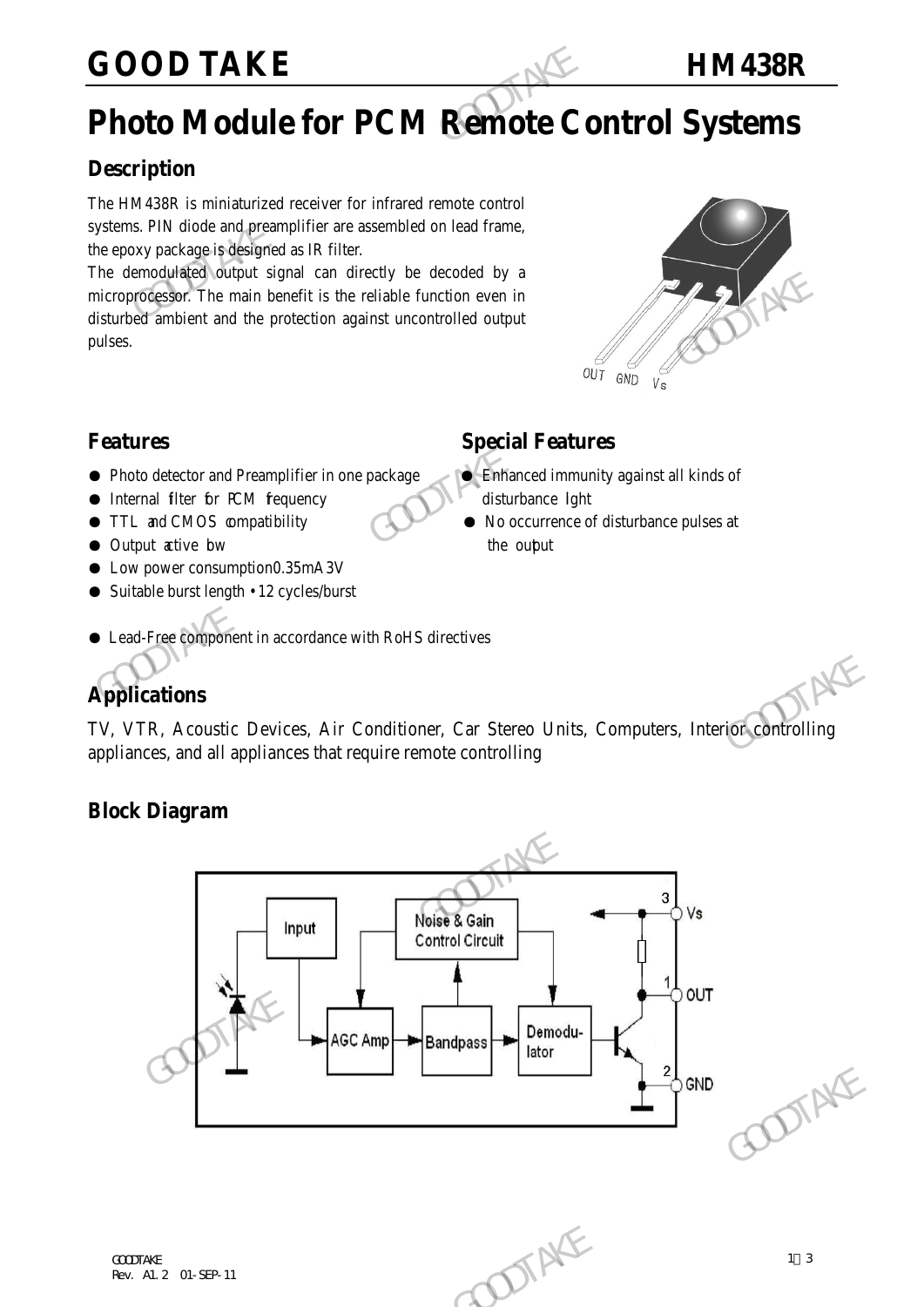# **GOOD TAKE HM438R**

# **Application Circuit**

![](_page_1_Figure_3.jpeg)

## **Absolute Maximum Ratings**

![](_page_1_Picture_6.jpeg)

|                                                | UUI<br><b>GND</b>                                   |                | ᅠ<br>GND     |                               |
|------------------------------------------------|-----------------------------------------------------|----------------|--------------|-------------------------------|
|                                                | *) recommended to suppress power supply disturbance |                |              |                               |
| <b>Absolute Maximum Ratings</b>                |                                                     |                |              |                               |
| Tamb = $25$ °C<br><b>Parameter</b>             | <b>Test Conditions</b>                              | <b>Symbol</b>  | <b>Value</b> | Unit                          |
|                                                |                                                     |                |              |                               |
|                                                | (Pin 3)                                             | V <sub>s</sub> | 6.0          | V                             |
| <b>Supply Voltage</b><br><b>Supply Current</b> | (Pin 3)                                             | Is             | 5            |                               |
| Output Voltage                                 | (Pin 1)                                             | Vo             | 6.0          |                               |
| <b>Storage Temperature Range</b>               |                                                     | <b>Tstg</b>    | $-30+105$    |                               |
| <b>Operating Temperature Range</b>             |                                                     | Tamb           | $-25+85$     |                               |
| Power Consumption                              | (Tamb $\leq$ 85 °C)                                 | ptot           | 10           | mA<br>V<br>$^{\circ}$ C<br>mW |

# **Basic Characteristics**

| <b>Operating Temperature Range</b>                            |               |                  | $-30+105$  |                   | °C           |
|---------------------------------------------------------------|---------------|------------------|------------|-------------------|--------------|
|                                                               | Tamb          |                  | $-25+85$   |                   |              |
| Power Consumption<br>(Tamb $\leq$ 85 °C)                      | ptot          | 10<br>260<br>Tsd |            | mW                |              |
| Soldering Temperature<br>$t \leq 5s$ , 1 mm from case         |               |                  |            | $^\circ\!{\rm C}$ |              |
|                                                               |               |                  |            |                   |              |
| <b>Basic Characteristics</b>                                  |               |                  |            |                   |              |
| Tamb = $25$ °C                                                |               |                  |            |                   |              |
| <b>Test Conditions</b><br><b>Parameter</b>                    | Symbol        | Min              | <b>Typ</b> | <b>Max</b>        | Unit         |
| Supply Current (Pin3)<br>$Vs = 5V, Ev = 0$                    | <b>ISD</b>    | 0.25             | 0.5        | 0.9               | mA           |
| Supply Voltage (Pin3)                                         | <b>Vs</b>     | 2.7              |            | 5.5               | $\mathbf{V}$ |
| <b>Transmission Distance</b><br>IR diode AT205, IF = $400$ mA | $\mathbf d$   | 20               |            |                   | m            |
| $V_s = 5V$<br>Output Voltage High (Pin1)                      | <b>VOSH</b>   | 4.5              |            |                   | V            |
| Cycle 1.2mS, 50% duty<br>Output Voltage Low (Pin1)            | <b>VOSL</b>   |                  |            | 250               | mV           |
| Level Output Pulse Width<br>Burst Wave= 600us,                | TwH           | 400              |            | 800               | $\mu s$      |
| Cycle 1.2mS, 50% duty<br>Level Output Pulse Width             | TwL           | 400              |            | 800               | $\mu s$      |
| Carrier frequency                                             | fo            |                  | 37.9       |                   | kHz          |
| Peak Wavelength                                               | $\bullet$     |                  | 940        |                   | nm           |
| Directivity<br>Angle of half transmission distance            | $\bullet$ 1/2 |                  | ±45        |                   | deg          |